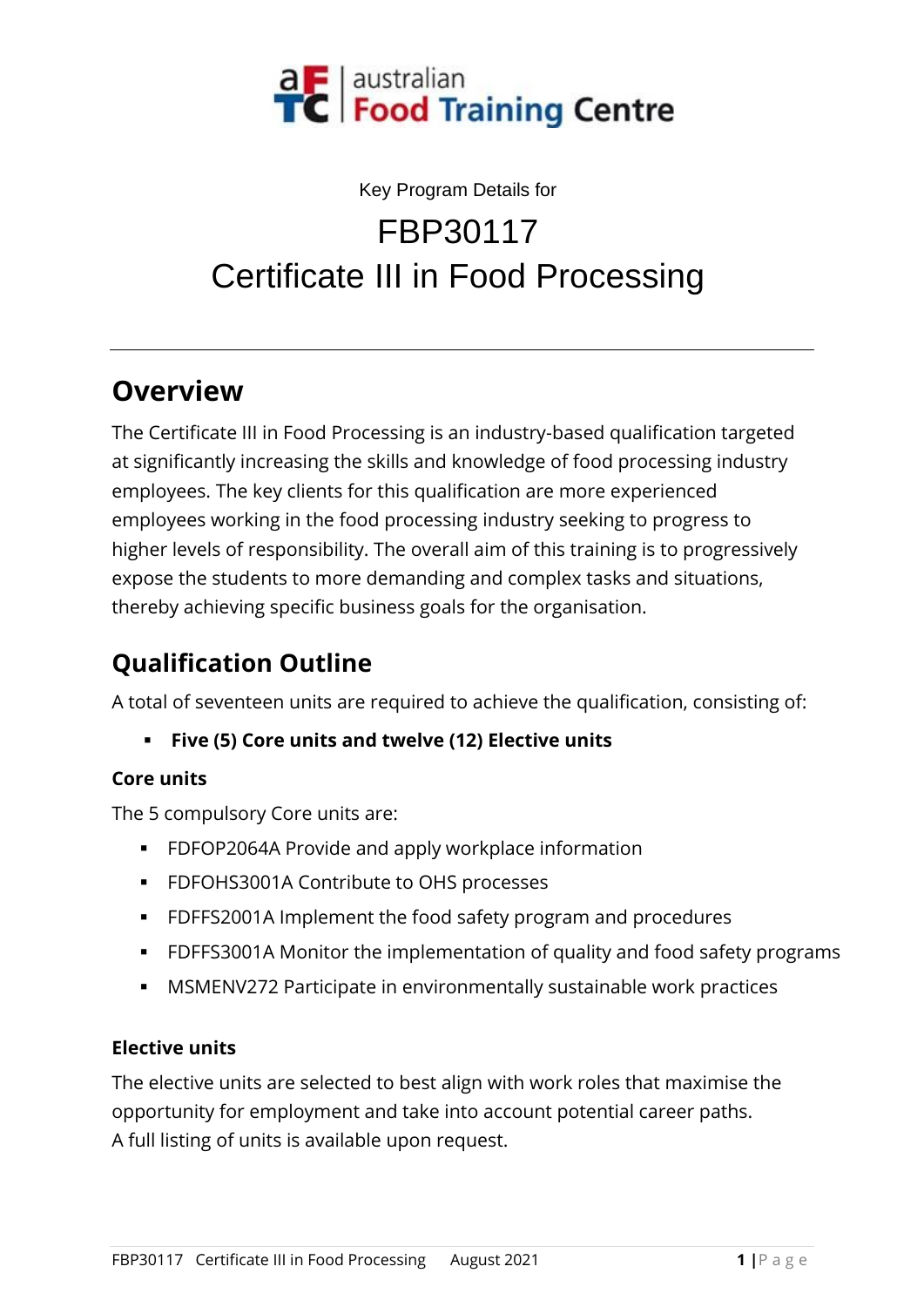# **Off-the-Job Workshops**

The Certificate III in Food Processing requires the equivalent of 8 full days (or 16 half-days) of off-the-job delivery. For ease of delivery the core and elective units are organised into a training program typically consisting of 6 - 7 separate modules.

**For example:** Employees may have the following mix of units:

| <b>Module</b>                       | Code              | <b>Units</b>                                                                    |
|-------------------------------------|-------------------|---------------------------------------------------------------------------------|
| Workplace safety<br>and environment | FDFOHS3001A       | Contribute to OHS processes                                                     |
|                                     | MEM13003B         | Work safely with industrial chemicals and<br>materials                          |
|                                     | MSMENV272         | Participate in environmentally sustainable work<br>practices                    |
| Food safety                         | FDFFS2001A        | Implement the food safety program and<br>procedures                             |
|                                     | <b>FDFFS3001A</b> | Monitor the implementation of quality and food<br>safety programs               |
|                                     | FDFTEC3001A       | Participate in a HACCP team                                                     |
|                                     | FBPOPR3001        | Control contaminants and allergens in the<br>workplace                          |
|                                     | <b>TLIA3039</b>   | Receive and store stock                                                         |
| Workplace<br>calculations           | FDFOP2061A        | Use numerical applications in the workplace                                     |
| Quality assurance                   | FDFOP3003A        | Operate interrelated processes in a production<br>system                        |
|                                     | FDFOP3002A        | Set up a production or packaging line for<br>operation                          |
|                                     | FDFOP2063A        | Apply quality systems and procedures                                            |
| Problem solving                     | FDFTEC3003A       | Apply raw materials, ingredient and process<br>knowledge to production problems |
|                                     | MSS402080         | Undertake root cause analysis                                                   |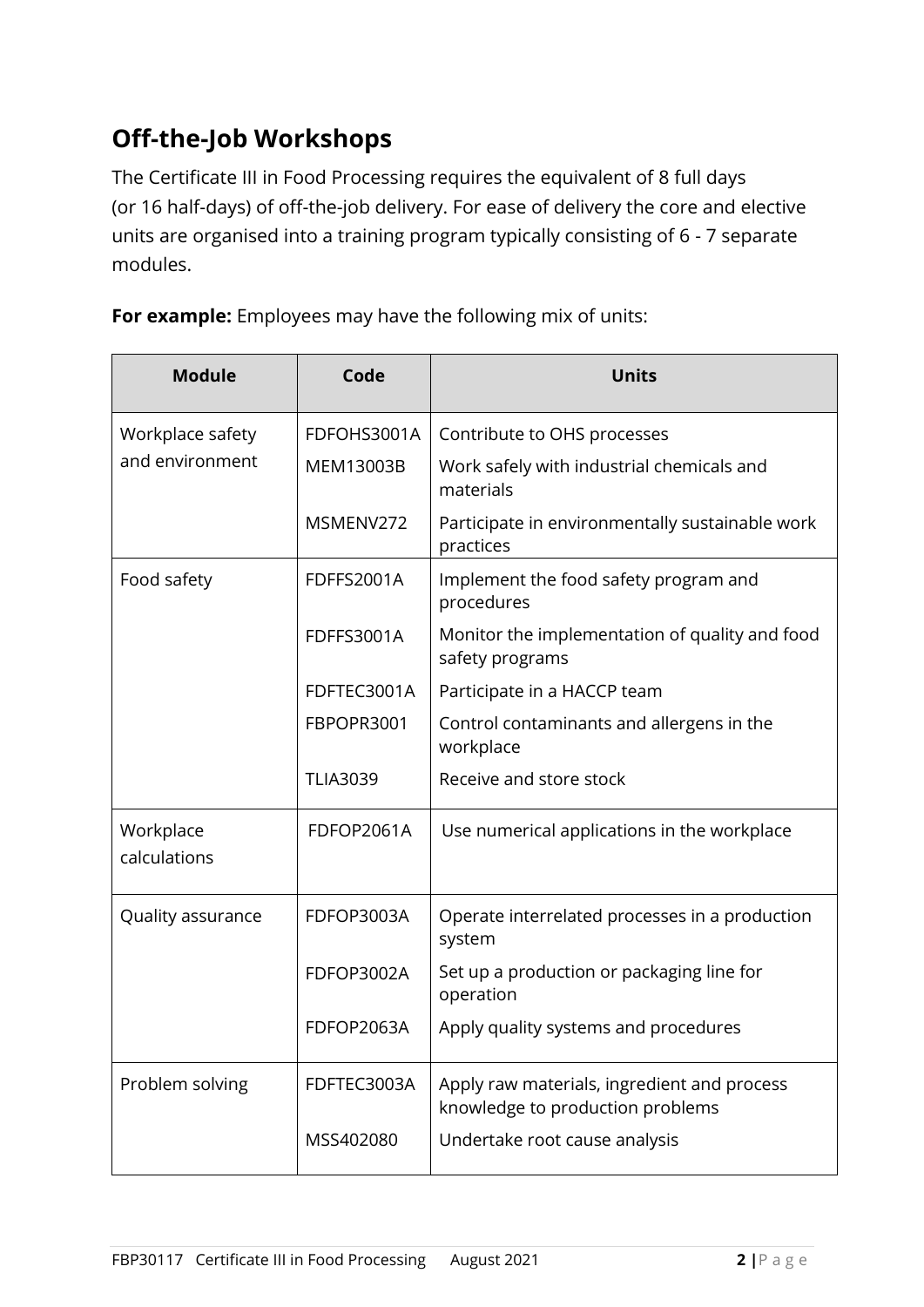| Workplace     | FDFOP2064A  | Provide and apply workplace information   |
|---------------|-------------|-------------------------------------------|
| communication | FBPPPL3001  | Support and mentor individuals and groups |
|               | FDFPPL2001A | Participate in work teams and groups      |
|               |             |                                           |

**Duration:** A combination of both on-the-job and off-the-job training is required to complete the qualification. The program is delivered over a 12 – 18 month period, depending on business requirements. We recommend either half day (8:00am – 11:30pm) or full day sessions (8:00am – 4:00pm) to best fit into operational requirements.

**Note:** This qualification is current from 23rd January 2018.

**Venue:** All training workshops are run on-site at your workplace.

**Clothing and Equipment:** Each learner must wear their usual uniform and footwear for the workshops.

### **Recognition of Prior Learning**

Courses may be shortened considerably through students gaining exemption from units, or parts of units, under recognition of prior learning provisions. The main focus of RPL is to determine the student's current level of competency, so that courses can be tailored (and where possible shortened) to gain maximum benefit from each training investment.

Download our RPL Brochure to find out more

## **Support for Participants**

The Australian Food Training Centre aims to ensure that our courses and training programs meet the needs of a changing, dynamic and diverse workforce. We therefore encourage students from non-English speaking backgrounds to enrol (or with any other unique learning needs) and can arrange for learner support through each student's workplace. This support includes areas such as literacy/numeracy skills and in general study skills.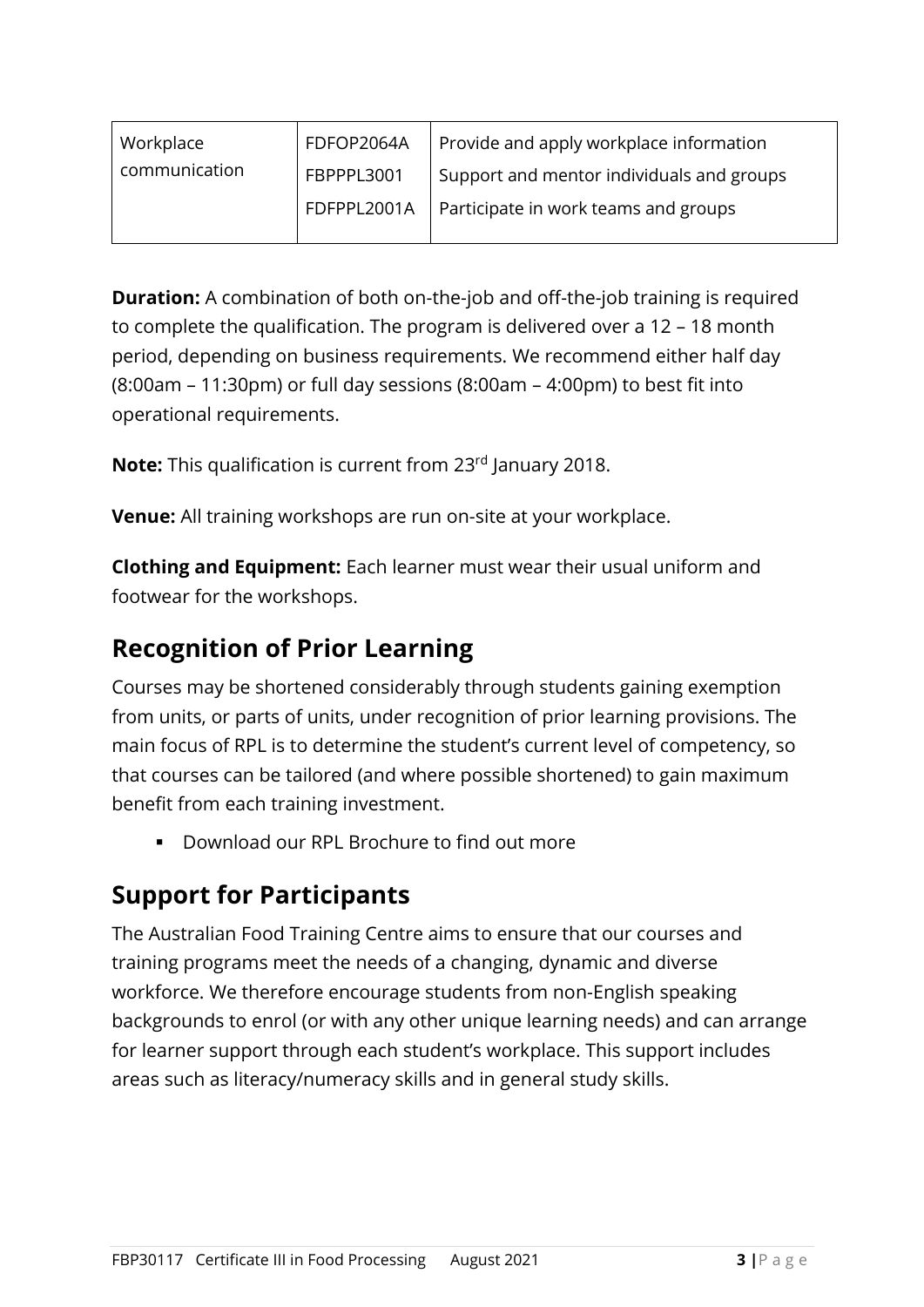#### **Employment Prospects and Future Educational Opportunities**

The Certificate III in Food Processing supports students and businesses in career planning and development by offering employees the opportunity to develop their food processing skills on the job without having to do extensive external studies.

Upon course completion, higher studies are available including the Certificate IV or Diploma of Food Processing and other specialist courses. This course positions students well to advance their careers in the fields of food manufacturing, food packing and food technology.

### **Course Admission Requirements / Pre-requisites**

There are no pre-requisites for entry to this course, however applicants will be required to attend an information session and undertake a Basic Skills assessment to confirm they have suitable Language, Literacy and Numeracy skills to cope with the reading, writing, speaking and numeracy demands of the qualification. This assessment occurs prior to any offers of course enrolment being given.

### **Our Fees**

Our services are provided through either government funded training schemes and/ or fee-for-service arrangements.

▪ Download our Course Fees brochure to find out more.

# **Subsidised Training**

For eligible students, this course is subsidised by the South Australian Government.

Visit www.skills.sa.gov.au for eligibility and subsidy criteria or contact the Skills and Employment Infoline on 1800 673 097 for assistance.

Please contact the Australian Food Training Centre on 08 8288 0288 for any further information you may require.

 $\ddot{\phantom{0}}$